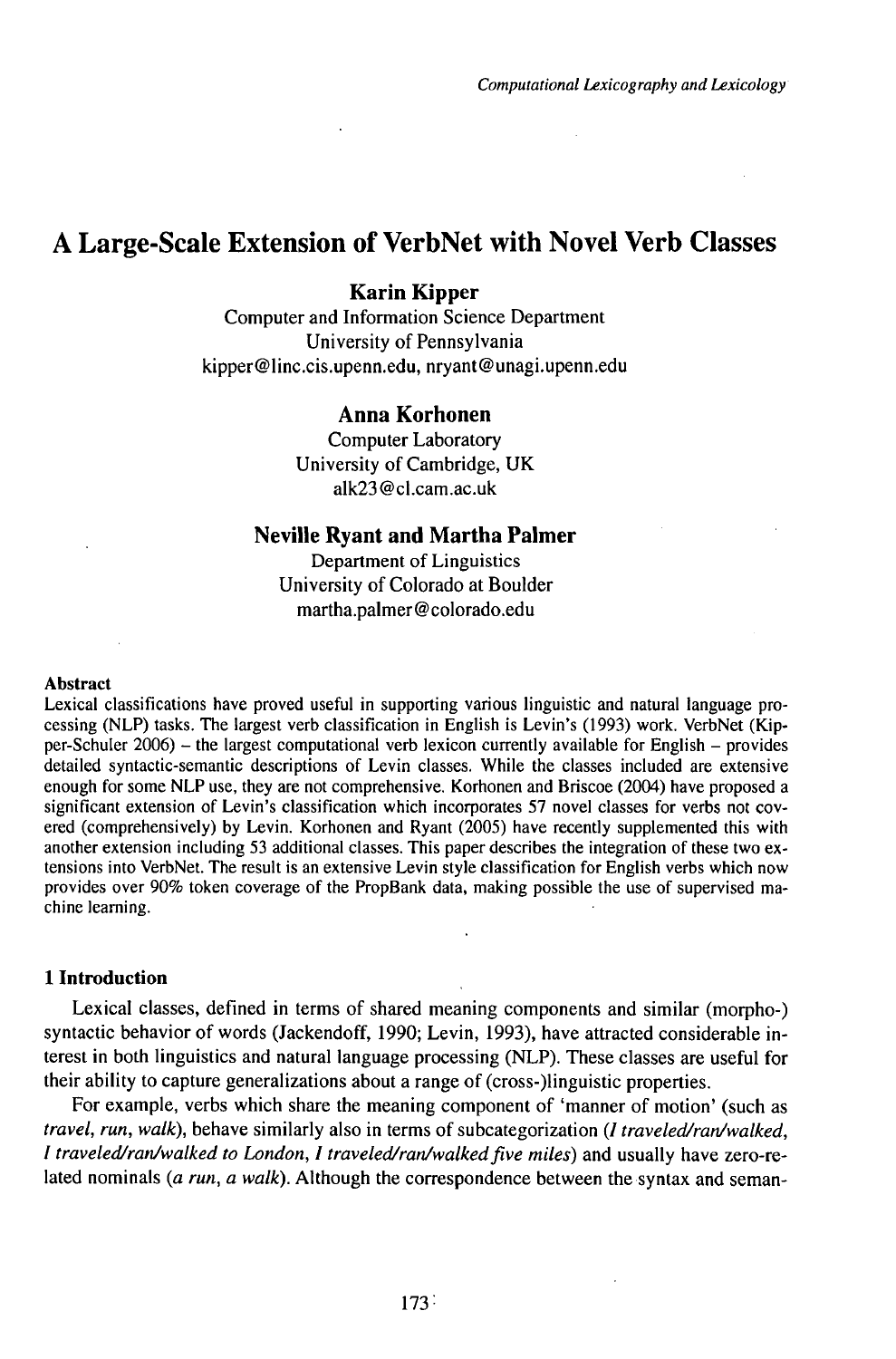$\overline{a}$ 

tics of words is not perfect and these classes do not provide means for full semantic inferencing, their predictive power is nevertheless considerable.

NLP systems can benefit from lexical classes in a number of ways. Such classes define the mapping from the surface realization of arguments to predicate-argument structure, and are therefore an important component of any system which needs the latter. As the classes approximate higher level abstractions (e.g., syntactic or semantic features) they can be used as a principled means for abstracting away from individual words when required. Their predictive power can help compensate for the lack of sufficient data that fully exemplifies the behavior of relevant words. Lexical classes have proved helpful in supporting a number of tasks, such as computational lexicography (Kipper et al., 2000), machine translation (Dorr, 1997), word sense disambiguation (Prescher et al., 2000) and subcategorization acquisition (Korhonen, 2002). While this work has met with success, it has so far been small in scale. Large-scale exploitation of the classes in real-world tasks or in highly domain-sensitive tasks (e.g. information extraction) has not been possible because no comprehensive lexical classification is available.

VerbNet (VN) (Kipper-Schuler  $2006$ <sup> $1$ </sup> is the largest on-line verb lexicon currently available for English. It provides detailed syntactic-semantic descriptions of Levin classes organized into a refined taxonomy. While the original version of VN has proved useful for a variety of natural language tasks (Swift, 2005; Hensman and Dunnion 2004; Crouch and Holloway, 2005; Swier and Stevenson, 2004), it mainly dealt with verbs taking noun (NP) and prepositional phrase (PP) complements and thus suffered from limited coverage. Some experiments have been reported which indicate that it should be possible, in the future, to automatically supplement VN with new classes and member verbs from corpus data (Brew and Schulte im Walde, 2002; Korhonen et al., 2003; Kingsbury 2004). Such automatic approaches can greatly reduce manual classification and enable quick tuning of the resource to specific applications. However, the very development of these approaches requires access to a target classification more extensive than that available currently.

VerbNet has recently been integrated with 57 new classes from Korhonen and Briscoe's (2004) (K&B) proposed extension to Levin's original classification (Kipper et al., 2006). This work has involved associating detailed syntactic-semantic descriptions to the K&B classes, as well as organizing them appropriately into the existing VN taxonomy. In the present paper we first provide a brief summary of this recent extension and then introduce a novel extension: the incorporation of an additional set of 53 new classes from Korhonen and Ryant (2005) (K&R) into VN. The outcome is a freely available resource which constitutes the most comprehensive and versatile Levin-style verb classification for English. After the two extensions VN has now also increased our coverage of PropBank tokens (Palmer et. al., 2005) from 78.45% to 90.86%, making feasible the creation of a substantial training corpus annotated with VN thematic role labels and class membership assignments, to be released in 2007. This will finally enable large-scale experimentation on the utility of syntax-based

<sup>1</sup> http://verbs.colorado.edu/~kipper/verbnet.html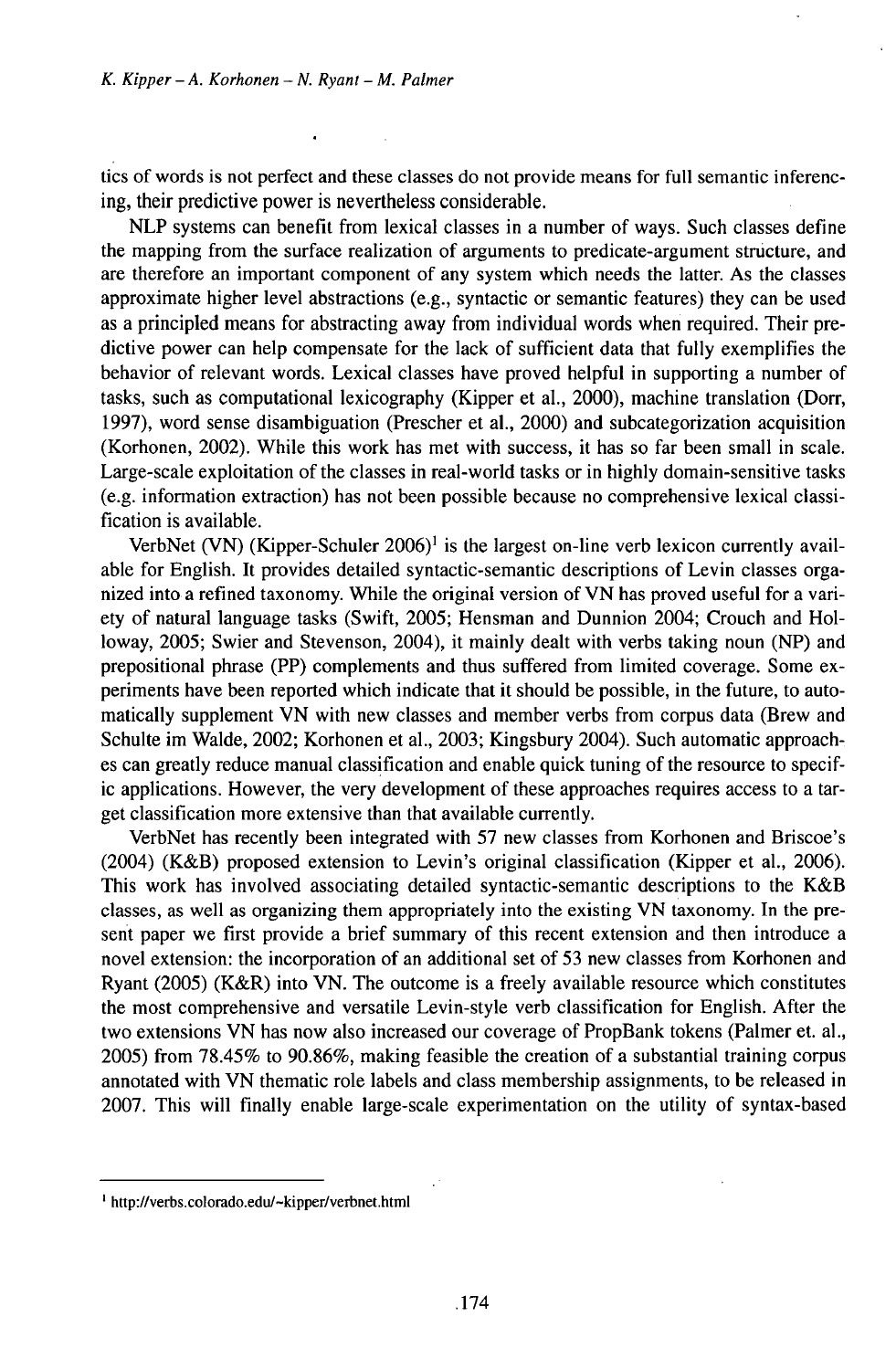classes for improving the performance of syntactic parsers and semantic role labelers on new domains.

This paper is organized as follows. VerbNet is briefly described in Section 2. The classes of K&B and K&R are presented in Section 3. Section 4 describes the integration of these classes into VN. Finally, Section 5 describes how this integration affected VerbNet and its coverage, and discusses on-going and future work.

# **2 VerbNet**

VerbNet is a hierarchical domain-independent, broad-coverage verb lexicon with mappings to other lexical resources such as WordNet (Miller, 1990; Fellbaum, 1998), Xtag (XTAG Research Group, 2001), and FrameNet (Baker et al., 1998). VerbNet is organized into verb classes extending Levin's original classification through refinement and addition of subclasses to achieve syntactic and semantic coherence among members of a class. Each verb class in VN is completely described by thematic roles, selectional restrictions on the arguments, and frames consisting of a syntactic description and semantic predicates with a temporal function, in a manner similar to the event decomposition of Moens and Steedman (1988).

Each VN class contains a set of syntactic descriptions, or syntactic frames, depicting the possible surface realizations of the argument structure for constructions such as transitive, intransitive, prepositional phrases, resultatives, and a large set of diathesis alternations. Semantic restrictions (such as animate, human, organization) are used to constrain the types of thematic roles allowed by the arguments, and further restrictions may be imposed to indicate the syntactic nature of the constituent likely to be associated with the thematic role. Syntactic frames may also be constrained in terms of which prepositions are allowed.

Each frame is associated with explicit semantic information, expressed as a conjunction of boolean semantic predicates such as 'motion,' 'contact,' or 'cause.' Each semantic predicate is associated with an event variable *E* that allows predicates to specify when in the event the predicate is true *(start* $(E)$ ) for preparatory stage, *during* $(E)$  for the culmination stage, and  $end(E)$  for the consequent stage). Figure 1. shows a complete entry for a frame in VerbNet *c\assHit-18.1.*

| <b>Class Hit-18.1</b>                                                                |                    |                 |                                                                                                                                                                             |  |  |
|--------------------------------------------------------------------------------------|--------------------|-----------------|-----------------------------------------------------------------------------------------------------------------------------------------------------------------------------|--|--|
| Roles and Restrictions: Agent[*int_control] Patient[#concrete] Instriment[#concrete] |                    |                 |                                                                                                                                                                             |  |  |
| Members: hang, hash, hit, kick,                                                      |                    |                 |                                                                                                                                                                             |  |  |
| Frames:                                                                              |                    |                 |                                                                                                                                                                             |  |  |
| Name                                                                                 | Example            | Syntax          | Semantics                                                                                                                                                                   |  |  |
| <b>Basic</b><br>Transitive                                                           | Paula hit the ball | Agent V Patient | cause (Agent, E)<br>manner(during(E), directed motion, Agent)<br>leontact(during(E), Agent, Patient).<br>manner(end(E),forceful, Agent)<br>contactfend(E), Arrent, Patient) |  |  |

**Figure 1.** Simplified VerbNet entry for Hit-18.1 class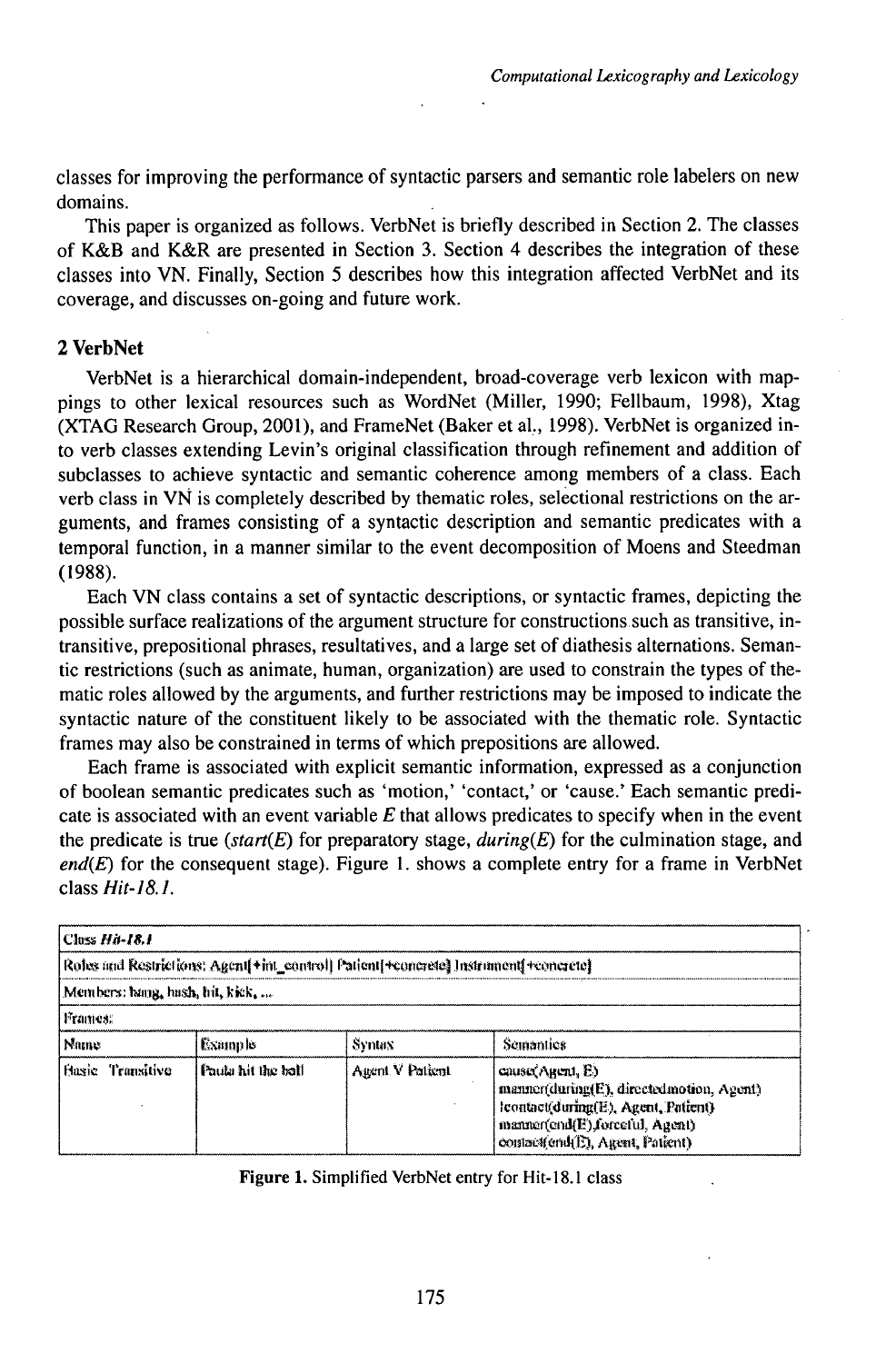#### 2.3 Status of VN

Before integrating the proposed classes, VN had descriptions for over 4,600 verb senses (over 3,400 lemmas) distributed in 191 first-level classes, and 74 new subclasses. The information in the lexicon has proved useful for various NLP tasks such as word sense disambiguation and semantic role labeling. In the original VN Levin's taxonomy has gained considerably in depth, but not in breadth. Verbs taking adjectival (ADJP), adverbial (ADVP), particle, predicative, control and sentential complements were still largely excluded, except where they showed interesting behavior with respect to NP and PP complementation. In Section 5, we show how this integration greatly increased our coverage of corpus data.

#### **3 Description of the new classes**

### *3.1 K&B CUisses*

The resource of Korhonen and Briscoe (2004) includes a substantial extension to Levin's classification with 57 novel classes for verbs as well as 106 new diathesis alternations. The classes were created using the following semi-automatic approach:<sup>2</sup>

**Step 1:** A set of diathesis alternations were constructed for verbs not covered extensively by Levin. This was done by considering possible alternations between pairs of subcategorization frames (SCFs) in the comprehensive classification of Briscoe (2000) which incorporates 163 SCFs (a superset of those listed in the ANLT (Boguraev et al., 1987) and COMLEX Syntax dictionaries (Grishman et al., 1994)), focusing in particular on those SCFs not covered by Levin. The SCFs define mappings from surface arguments to predicate-argument structure for bounded dependency constructions, but abstract over specific particles and prepositions. 106 new alternations were identified manually, using criteria similar to Levin's.

**Step 2:** 102 candidate lexical-semantic classes were selected for the verbs from linguistic resources of a suitable style and granularity: (Rudanko, 1996; Rudanko, 2000), (Sager, 1981), (Levin, 1993) and the LCS database (Dorr, 2001).

**Step 3:** Each candidate class was evaluated by examining sets of SCFs taken by its member verbs in syntax dictionaries (e.g., COMLEX) and whether these SCFs could be related in terms of diathesis alternations (106 novel ones or Levin's original ones). Where one or several alternations were found which captured the sense in question, a new verb class was created.

Steps 1-2 were done automatically and step 3 manually. Identifying relevant alternations helped to identify additional SCFs, which often led to the discovery of additional alternations. For those candidate classes which had an insufficient number of member verbs, new

<sup>&</sup>lt;sup>2</sup> See Korhonen and Briscoe (2004) for the details of this approach and http://www.cl.cam.ac.uk/users/alk23/classes/ for the latest version of the classification.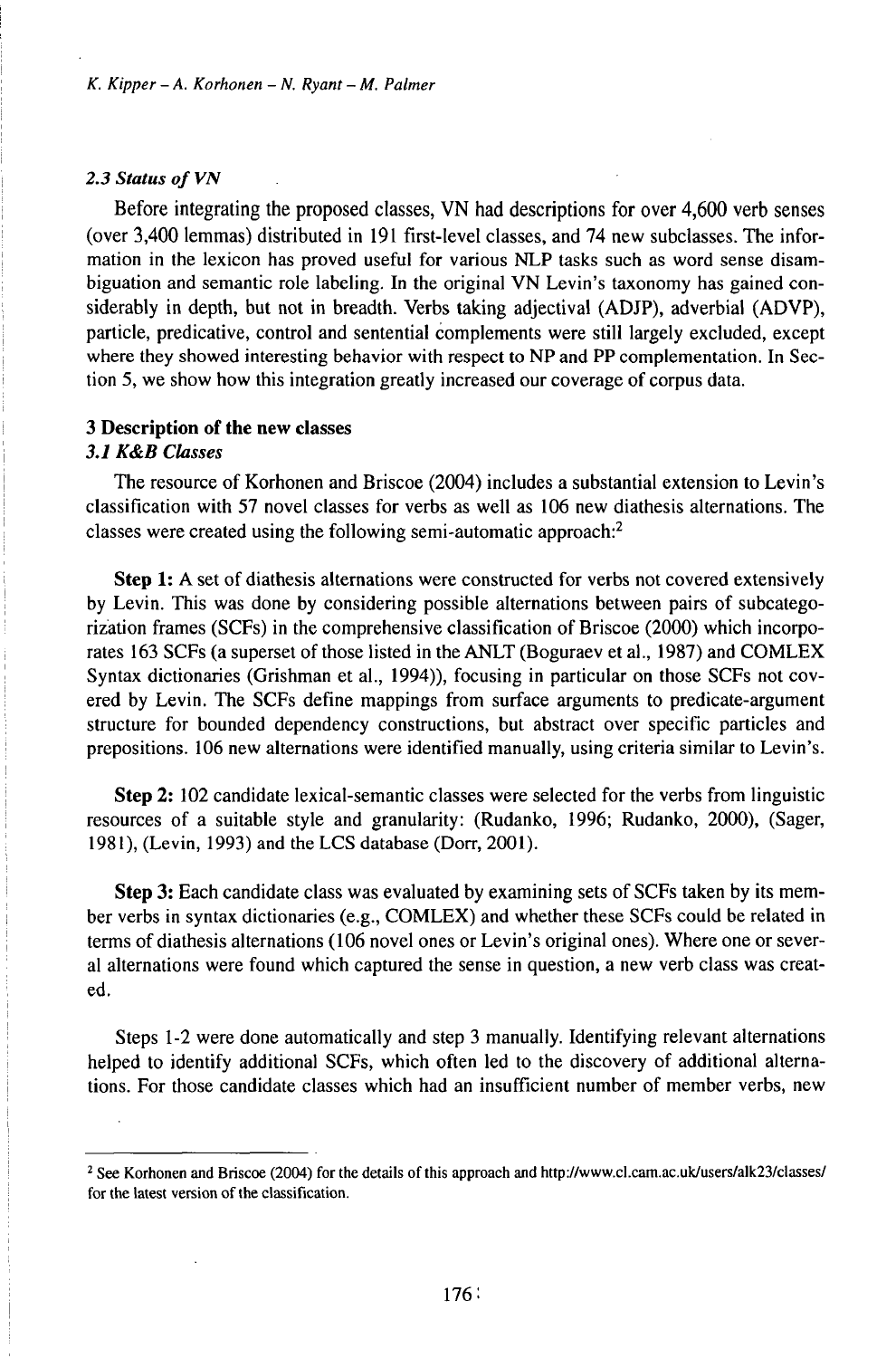members were searched for in WordNet. These were frequently found among the synonyms, troponyms, hypernyms, coordinate terms and/or antonyms of the extant member verbs. The SCFs and alternations discovered during the identification process were used to create the syntactic-semantic description of each novel class.

For example, a new class was created for verbs such as *order* and *require,* which share the approximate meaning of "direct somebody to do something". This class was assigned the following description (where the SCFs are indicated by number codes from Briscoe's (2000) classification):

*Order Verbs*

SCF 57: *John ordered him to be nice* SCF 104: *John ordered that he should be nice* SCF 106: *John ordered that he be nice* **Alternating SCFs: 57←104, 104←106** 

The work resulted in accepting, rejecting, combining and refining the 102 candidate classes and  $-$  as a by-product  $-$  identifying 5 new classes not included in any of the resources used. In the end, 57 new verb classes were formed, each associated with 2-45 member verbs. Table <sup>1</sup> shows a small sample of these classes along with example verbs. The evaluation of the novel classes showed that they can be used to support an NLP task and that the extended classification has a good coverage of the English verb lexicon.

| Class        | <b>Example Verbs</b> |
|--------------|----------------------|
| <b>URGE</b>  | ask, personide       |
| <b>FORCE</b> | manipukte, pressure  |
| <b>WISH</b>  | hope, expect         |
| <b>ALLOW</b> | allow, permit        |
| FORBID       | prohibit, ban        |
| HELP         | aid, assist          |

**Table 1.** *Examples ofK&B's classes*

# *3.2 K&R ••••••*

While working on VerbNet and the K&B classes, Korhonen and Ryant (2005) discovered 53 additional verb classes which cover a wide range of different complements (including, but not limited to, sentential complements). The classes were identified using the same methodology as in 3.1 (Step 3), associated with 2-37 member verbs and assigned similar syntactic descriptions as K&B classes. Table 2. presents a small sample of these classes along with member verbs.

| Class              | <b>Example Verbs</b>  |
|--------------------|-----------------------|
| <b>INTERROGATE</b> | interrogate, question |
| <b>ADJUST</b>      | aditist, adapt        |
| <b>SUBJUGATE</b>   | suppress, subdue      |
| BEG                | request, supplicate   |
| <b>COMPREHEND</b>  | grasp, comprehend     |

**Table 2.** Examples of K&R's classes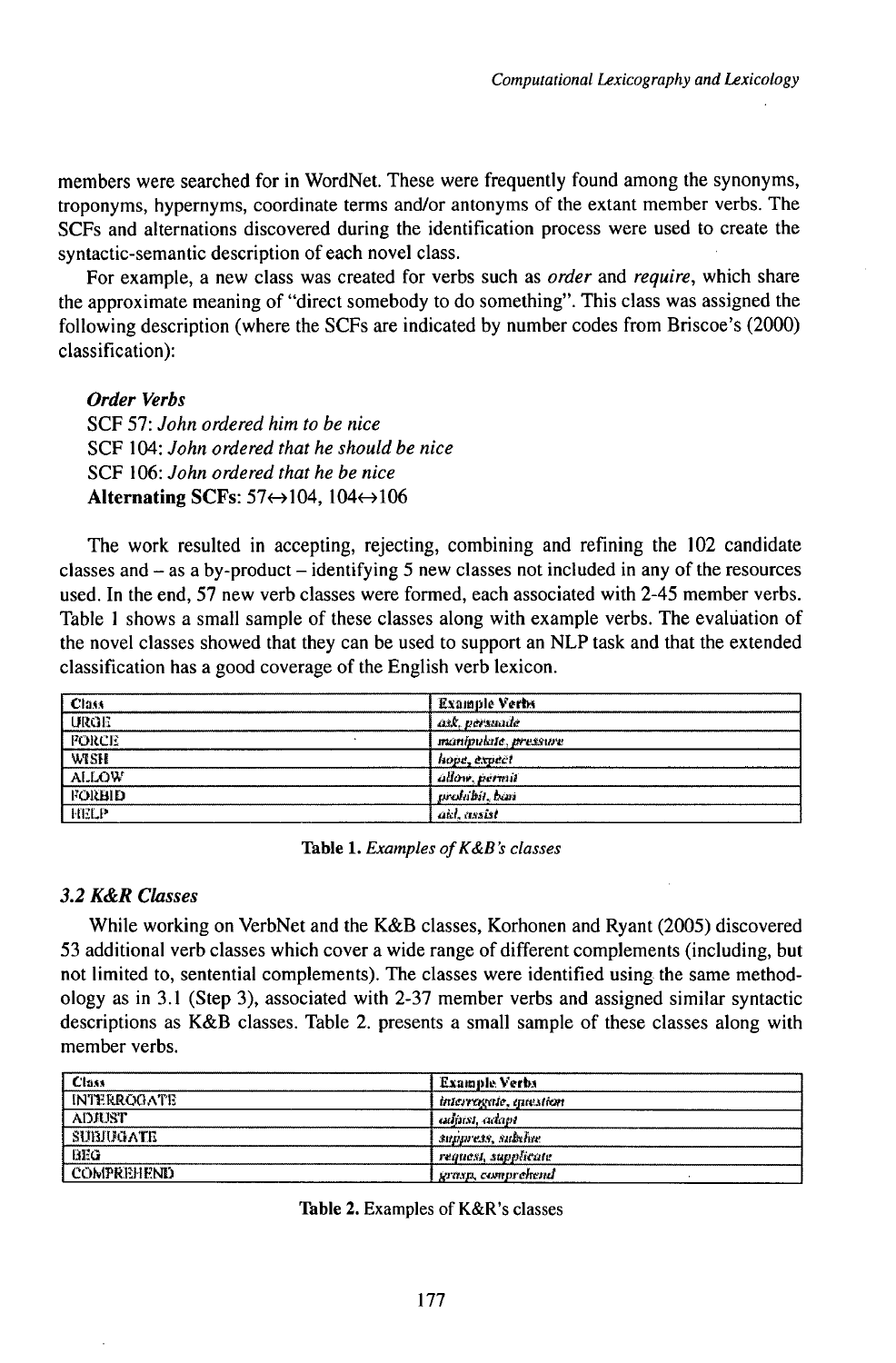### **4 Integrating the resources**

Although the new classes of K&B and K&R are similar in style to the Levin classes included in VN, their integration to VN proved a major task. The first step was to assign the classes VN-style detailed syntactic-semantic descriptions. This was not straightforward because the new classes lacked explicit semantic descriptions and had syntactic descriptions not directly compatible with VN's descriptions.

Also some of the descriptions available in VN had to be enriched for the new classes. The second step was to incorporate the classes into VN. This was complicated by the fact that K&B and K&R are inconsistent in terms of granularity: some classes are broad while others are fine-grained. Also the comparison of the new classes to Levin's original classes had to be done on a class-by-class basis: some classes are entirely new, some are subclasses of existing classes, while others require reorganization of original Levin classes. These steps, which were conducted largely manually in order to obtain a reliable result, are described in sections 4.1 and 4.2, respectively.

#### *4.1 Syntactic-Semantic Descriptions ofCkisses*

Assigning syntactic-semantic descriptions to the new classes involved work on both VN and the new classifications. The different sets of SCFs used by the resources required creating new roles, syntactic descriptions and restrictions on VN. The set of SCFs in K&B and K&R is broad in coverage and relies, in many cases, on finer-grained treatment of sentential complementation than present in VN. Therefore, VN's syntactic descriptions had to be enriched with a more detailed treatment of sentential complementation. On the other hand, prepositional SCFs in K&B and K&R do not provide VN with explicit lists of allowed prepositions as required, so these had to be created and added to the classes. Also, no syntactic description of the surface realization of the frames was included in K&B and K&R and had to be created. Finally, information about semantic (thematic) roles and restrictions on the arguments was created from scratch and added to K&B and K&R.

#### *4.1.1 Changes*

In integrating the new classes, it was found that none of the 21 VN thematic roles seemed to appropriately convey the semantics of the arguments for some classes. Two new thematic roles were added to VN, *Content* and *Proposition* in order to make this integration.

Not all VN's syntactic frames had a counterpart in Briscoe's classification. This discrepancy is the by-product of differences in the design of the two resources. Briscoe abstracts over prepositions and particles whereas VN differentiates between otherwise identical frames based on the precise types of prepositions that a given class of verbs subcategorizes for. Additionally, VN may distinguish two syntactic frames depending on thematic roles. But regarding sentential complements the opposite occurs, with VN conflating SCFs that Briscoe's classification considers distinct. In integrating the proposed classes into VN it was necessary to greatly enrich the set of possible syntactic restrictions VN allows on clauses. The new set of possible syntactic restrictions consists of 55 features accounting for object control, subject control, and different types of complementation.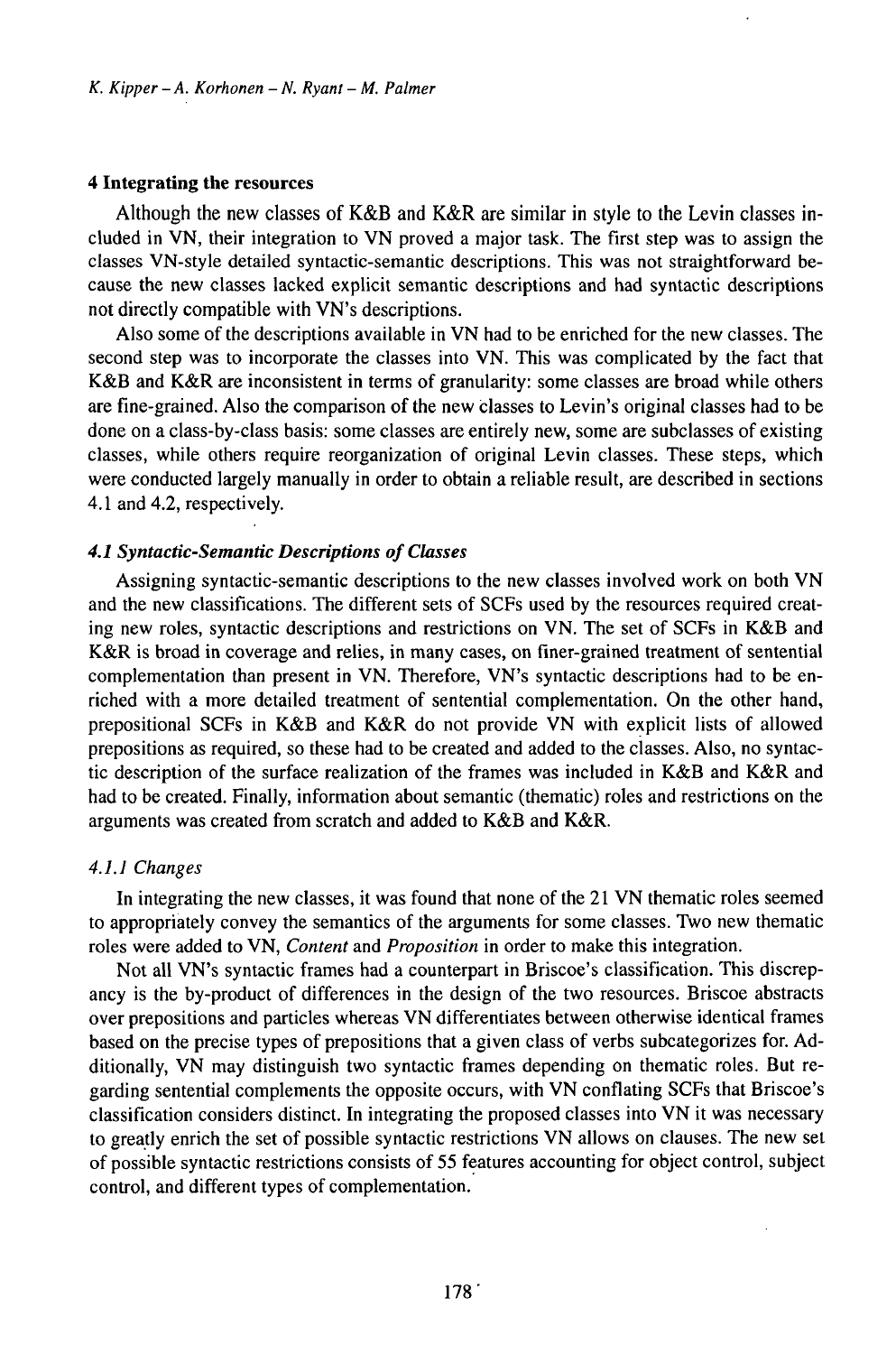Integrating the new classes also required enriching VN's set of semantic predicates. Whenever possible, existing VN predicates were reused. However, as many of the incoming classes represent concepts entirely novel to VN, it was necessary to introduce new predicates to adequately provide descriptions of the semantics of incoming classes.

### *4.2 Integrating the K&B CUisses into VerbNet*

The initial set of classes proposed by  $K&B$  featured 57 classes. Of these, two were rejected as being either insufficiently semantically homogeneous or too small to be added to the lexicon, with the remaining 55 selected for incorporation. The classes fell into three different categories regarding Levin's classification: 1) classes that could be subclasses of existing Levin classes; 2) classes that require a reorganization of Levin classes; 3) entirely new class $es.<sup>3</sup>$ 

A total of 42 classes fell into the first category. Although some of these overlapped to an extent with existing VN classes semantically the syntactic behavior of their members was distinctive enough to allow them to be added as new classes (35 novel classes were actually added as new classes while 7 others were added as new subclasses).

A total of 13 classes fell into the second category. These classes overlapped significantly in some way with existing VN classes (either too close semantically or syntactically) and required restructuring ofVN. This integration was done in one oftwo ways: either by merging the proposed classes with the related VN class (e.g., WANT and Want-32.1, PAY and Give-13.1); or by adding the proposed class as a novel class but making modifications to existing VN classes (this was the case for some classes of *Verbs with Predicative Complements,* which classify more naturally in terms of sentential rather than  $NP$  or  $PP$  complements)...

For further details of the integration of the K&B classes into VN see Kipper et al. (2006).

### *4.3 Integrating the K&R classes into VerbNet*

Integrating the second set of candidate classes proceeded much as detailed in 4.1 and 4.2. Each of the 53 candidate classes was assigned a VN-style class description before being evaluated for inclusion. Of the 53 suggested classes, 7 *were* omitted as they did not fully meet the requirements of Levin style syntactic-semantic classes, <sup>11</sup> were decided to overlap to a reasonable extent with a pre-existing class, and  $36$  were added as new classes (1 candidate class was divided into 2 new classes).

### *4.3.1 Novel Classes and Subclasses*

In total, 35 classes from K&R were regarded as sufficiently novel for addition to VN without restructuring of an existing VN class. In addition, one class was divided into 2 new classes, PROMISE and ENSURE. As with K&B, 10 classes overlapped semantically, but not syntactically with existing VN classes, and hence were added as new subclasses. Examples

<sup>&</sup>lt;sup>3</sup> Levin focused mainly on NP and PP complements, but many verbs classify more naturally in terms of sentential complementation.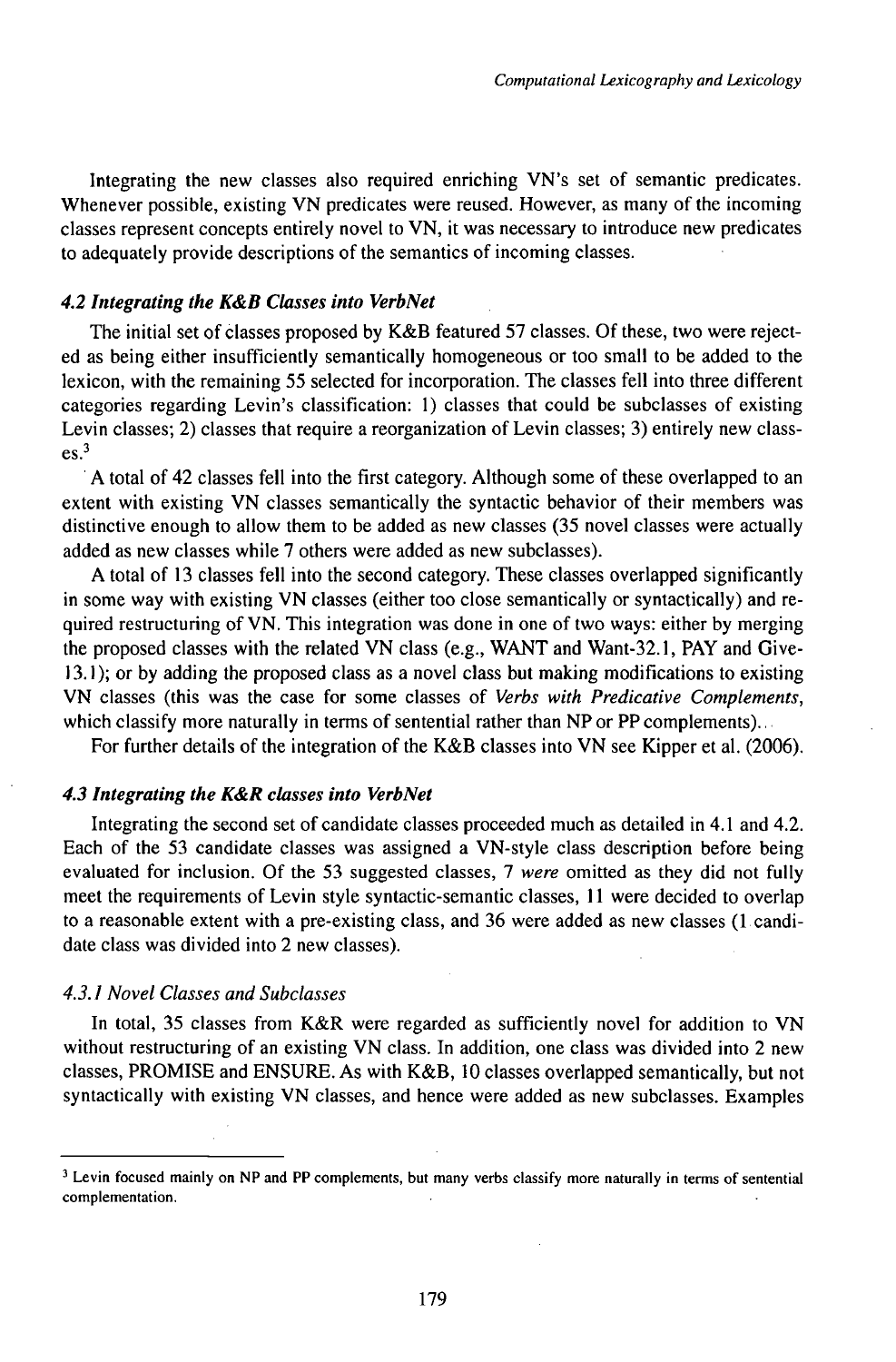of such classes include the proposed classes INTERROGATE and BEG, which were added as subclasses of the classes concerning *Communication.* The remaining 26 candidate classes were added as new classes. Examples include the classes REQUIRE, DOMINATE, SUBJU-GATE, and HIRE, all of which express novel concepts.

# *4.3.2 Additions to existing classes*

<sup>11</sup> of the candidate classes overlapped significantly both syntactically and semantically with an existing class. Examples include CLARIFY (overlaps the EXPLAIN class of the first candidate set), DELEGATTNG\_POWER (overlaps ALLOW of first candidate set), BEING\_IN\_CHARGE\_OF (overlaps second candidate set DOMINATE). Unlike with K&B classes, very little restructuring was needed for these cases. In each of the <sup>11</sup> cases, the proposed class contained a subset of the SCFs in the class it overlapped with or contained one or two additional SCFs which were compatible with the pre-existing class.

# *4.4 Comparison ofK&B andK&R*

# *4.4.1 New subcategorizationframes*

Three K&R classes required the use of new SCFs not appearing in either VN or any of the classes of the first candidate set to give their full syntactic description: USE, BASE, and SEEM. A total of 4 new SCFs were used, distributed among these classes, listed below in Table 3.

| Сыхт        | SCF               | <b>Example</b>                                                       |  |
|-------------|-------------------|----------------------------------------------------------------------|--|
| USE         | NP-P-POSSING      | I used the money for Mary's leaving the country.                     |  |
| BASE        | NP-P-WH-S         | They based their claim on whether he happened to mention the danger. |  |
| <b>UASE</b> | NP-P-NP-ING       | They based their objections on him failing to mention the dangers.   |  |
| SEEM        | ADI-PRED-RS       | He appeared crazy.                                                   |  |
| <b>SEEM</b> | <b>ADEPREDERS</b> | He appeared well.                                                    |  |

Table 3. *Examples ofsubcategorizationframesfor K&R classes*

# 4.4.2 *Differences in content between K&B and K&R*

The most salient difference among the two candidate sets is in the categories of activities they include. Many of the 42 classes of the K&B set tended to cluster among 3 broad categories:

*i) classes describing the interaction oftwo animate entities:*

There are 14 classes which describe interactions or relationships among entities in some social context (see Examples a), b), and c)). The interaction can be either cooperative or noncooperative and the two entities may or may not be thought to exist in some power relationship.

(a) FORCE

"John forced Bill to go home."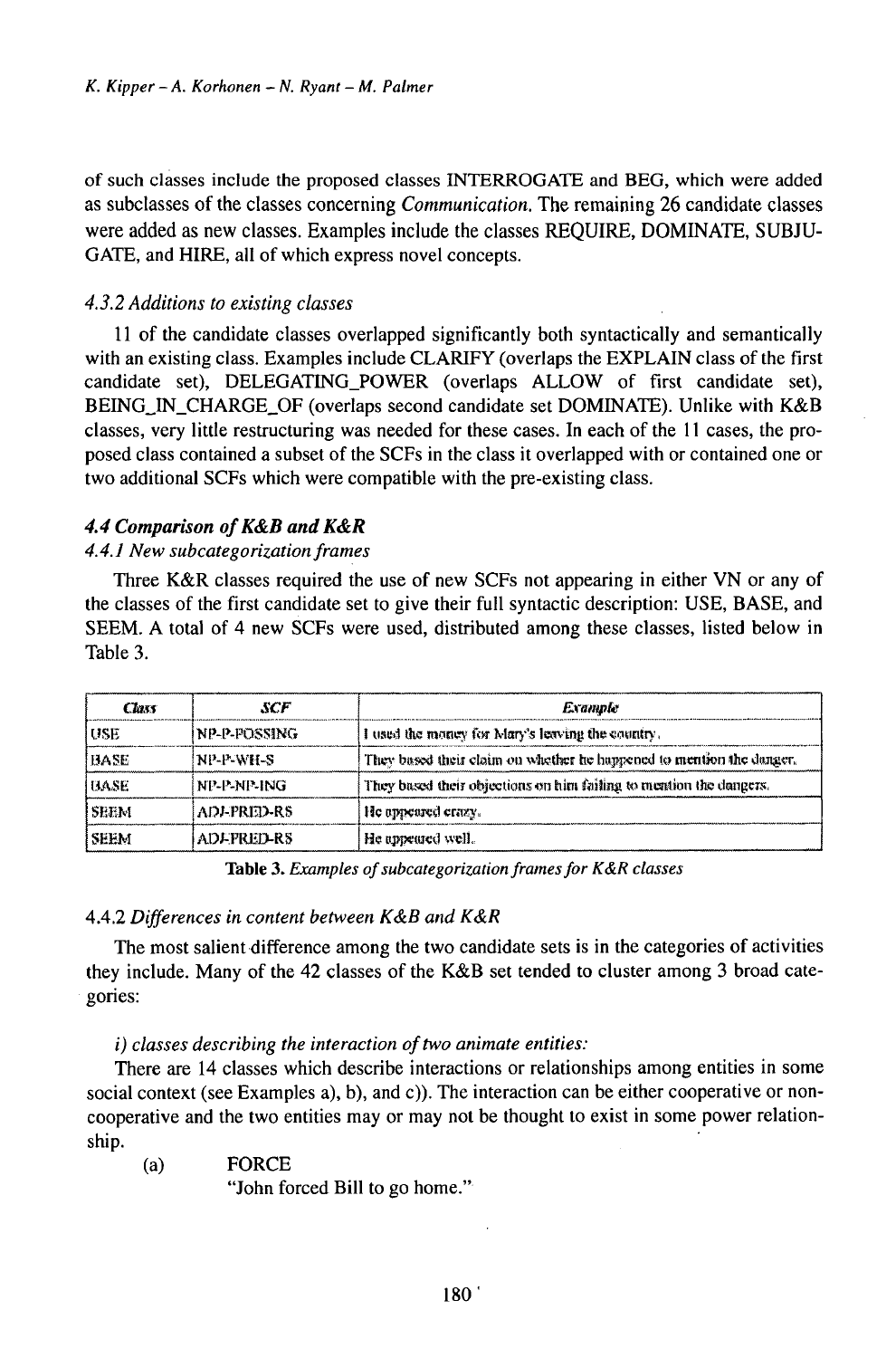| (b) | <b>CONSPIRE</b>                                         |
|-----|---------------------------------------------------------|
|     | "John conspired with Bill to overthrow the government." |
| (c) | <b>BATTLE</b>                                           |

"John battled with Bill over the insult."

### *ii) classes describing the degree oféngagement ofan entity with an activity:*

There are <sup>11</sup> classes that involve an agent and an activity in which the agent is involved, but differ in how the Agent approaches the activity (see Examples a), b), and c)).

| (a) | TRY                                   |
|-----|---------------------------------------|
|     | "John tries to keep the house clean." |
| (b) | <b>NEGLECT</b>                        |
|     | "John neglected to wash the car."     |

(c) FOCUS "John focused on getting the car clean."

# *iii) classes describing the relation ofan entity and some abstract idea:*

There are 6 classes that describe relations between and abstract entities, such as whether the idea is a novel contribution of the entity or the entity's attitude toward the idea.

- (a) DISCOVER
	- "John discovered that he can hold his breath for two minutes."
- (b) WISH
	- "John wishes to go home."

In contrast, the classes of the K&R set seem to address a much broader range of concepts (note that they also cover a wider range of complementation pattern types than the K&B classes). There, is, again, a group of 10 classes that could broadly be related as describing social interactions among animate entities (i.e., DOMINATE, SUBJUGATE, HIRE). The remaining of the classes tend to form small clusters of 2-4 classes, or are among the 10 completely idiosyncratic classes.

### *i) Small clusters:*

For example, both ESTABLISH and PATENT classes describe activities of bringing into existence, but, unlike the existing *Create-26.4* verbs, these new classes relate to the creation of abstractions such as organizations or ideas.

(a) ESTABLISH

"John tries to keep the house clean."

- (b) PATENT
	- "I patented my discovery with a gleeful smile."

# *ii) Idiosyncratic classes:*

Examples of these include classes such as USE, SEEM, and MULTiPLY.

(a) USE

"I utilized the new methodology in my research."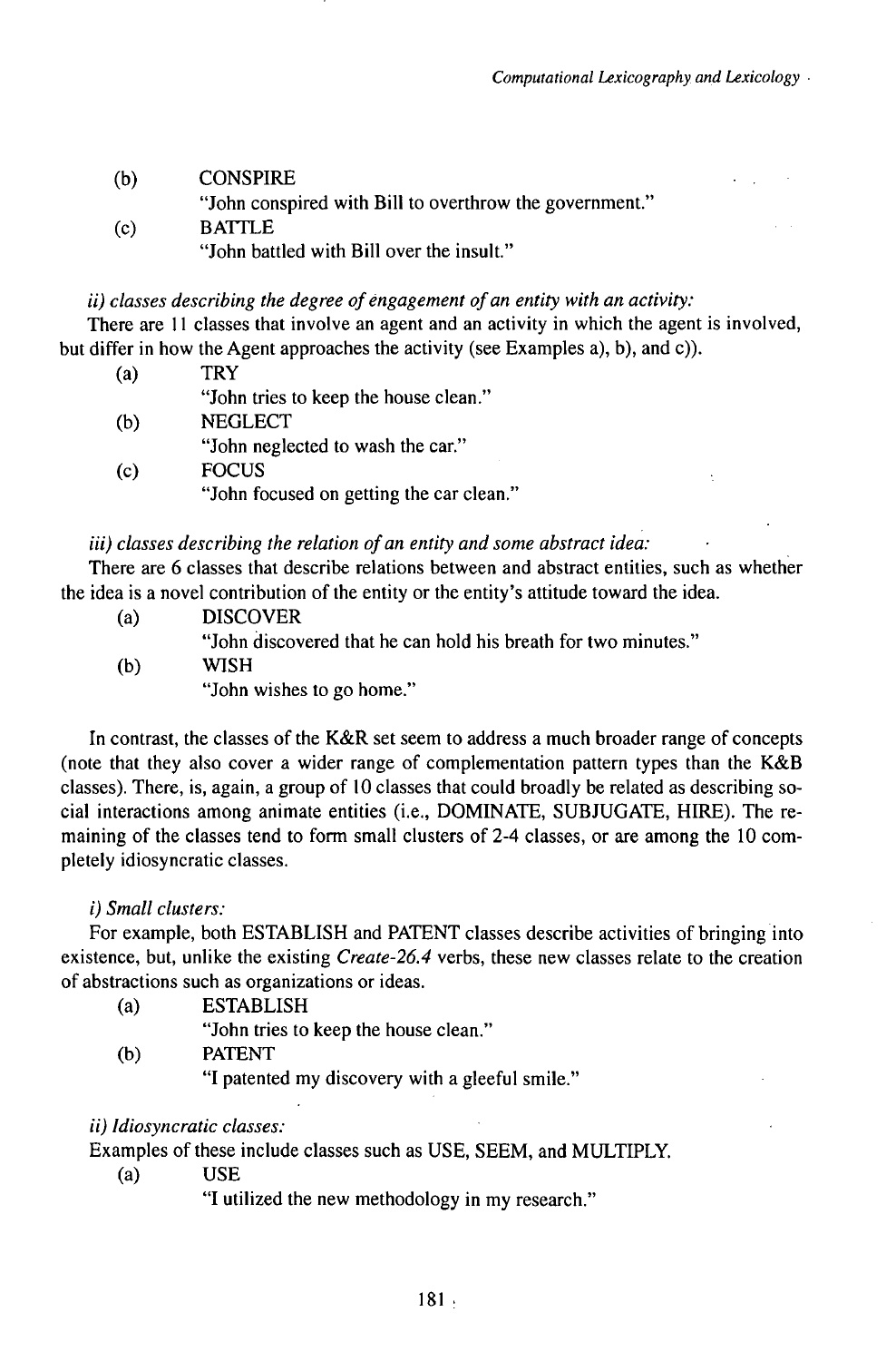- (b) SEEM "John seems a fool."
- (c). MULTIPLY "The children divided each sum by the number of items in a simple exercise of statistics."

#### **5 Conclusion and Future Work**

Integrating the two recent extensions to Levin classes into VerbNet was an important step in order to address a major limitation of Levin's verb classification, namely the fact that verbs taking ADJP, ADVP, predicative, control and sentential complements were not included or addressed in depth in that work. This limitation excludes many verbs that are highly frequent in language. A summary of how this integration affected VN and the result of the extended VN is shown in Table 4. The figures show that our work enriched and expanded VN considerably. The number of first-level classes grew significantly (from 191 to 274), there was also a significant increase in the number of verb senses and lemmas, along with the set of semantic predicates and the syntactic restrictions on sentential complements.

An obvious question from the NLP point of view is the practical usefulness of the extended VN. Korhonen and Briscoe (2004) showed that the K&B classes now incorporated in VN can be used to significantly aid an NLP task (subcategorization acquisition) and that VN extended with the K&B classes has a good coverage over the English verb lexicon as evaluated against WordNet. When evaluating the usefulness of the current VN (extended with both K&B and K&R), the key issue is coverage, given the insufficient coverage has been the main limitation of the use of verb classes in practical NLP so far. In order to address this question, we investigated the coverage of the current VN over PropBank (Palmer et al.,  $2005$ ) – the annotation of the Penn Treebank II with dependency structures. The list of verbs in VN before the class extensions included 3,445 lemmas (unique verb senses) which matched 78.45% of the verb tokens in the annotated PropBank data (88,584 occurrences). The new version of VN extended with verbs and classes included in K&B and K&R contains 3,769 lemmas. This greatly increased the coverage of VN to now match 90.86% of the PropBank verb occurrences (102,600 occurrences).

Such an extensive resource makes it feasible to create substantial training corpus annotated with VN thematic role labels and class membership assignments. This resource, which we plan release in 2007, will finally enable large-scale experimentation on the utility of syntaxbased classes for improving the performance of syntactic parsers and semantic role labelers on new domains.

|                                             | VN without K&B classes | <b>Extended VN</b> |
|---------------------------------------------|------------------------|--------------------|
| First-level classes                         | 191                    | 274                |
| Thematic roles                              |                        | 23                 |
| Semantic predicates                         | 6ú                     | 94                 |
| Symactic restrictions (on sentential compl) |                        |                    |
| Namber of verb senses                       | 4656                   | 5257               |
| Number of lemmas                            | 3445                   | 3769               |

Table 4. Summary of the Lexicon's Extension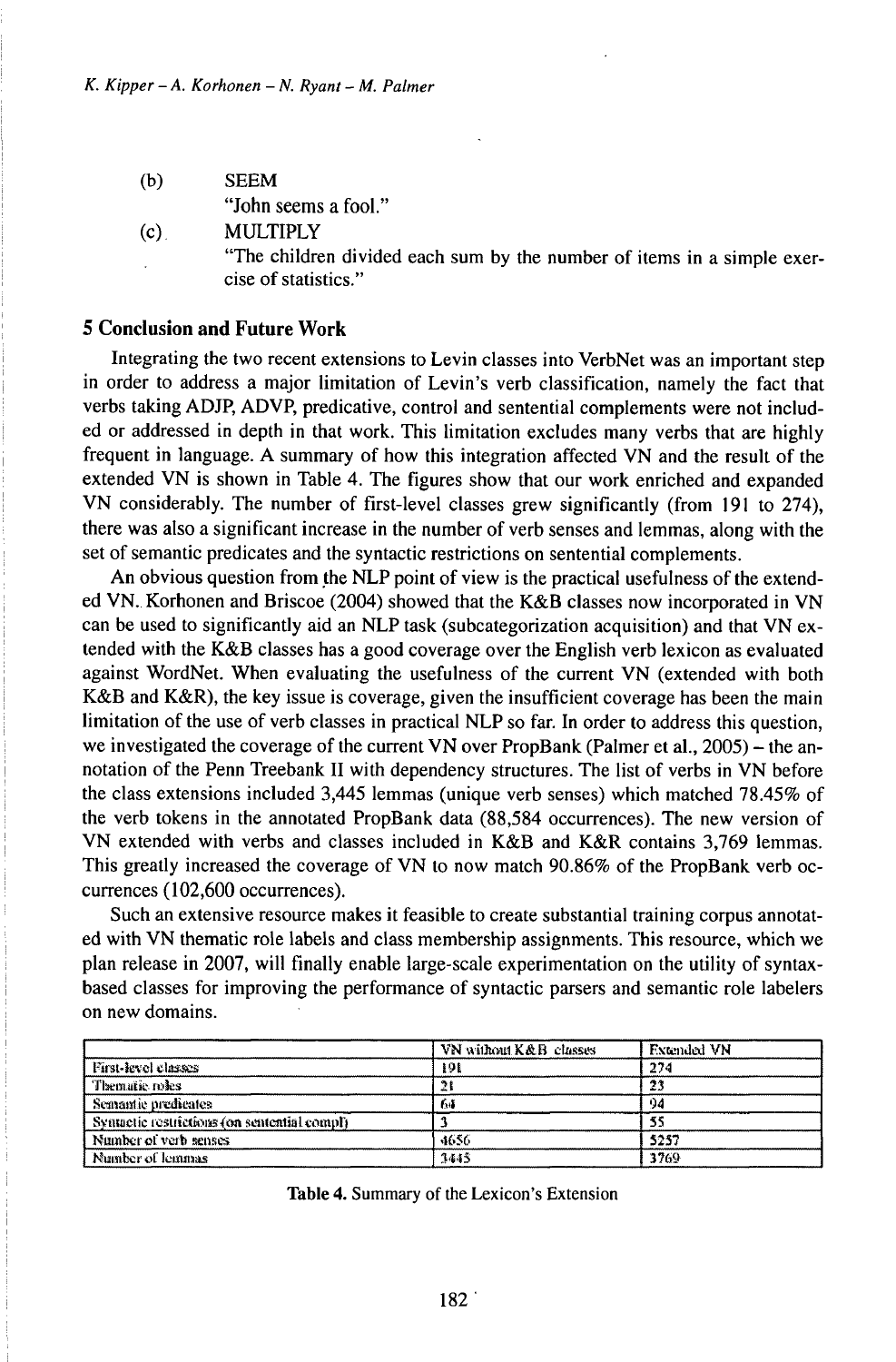Currently we are investigating ways to further extend VN's coverage with new classes and particularly with new member verbs. We already started searching for additional members using automatic methods, e.g. clustering (Kingsbury and Kipper, 2003; Kingsbury 2004, Korhonen et al., 2003). We are also considering to include, in the future, in VN statistical information concerning the relative likelihood of different classes, SCFs and alternations for verbs in corpus data, using, for example the automatic methods proposed by McCarthy (2001) and Korhonen (2002). Such information can be highly useful for statistical NLP systems utilizing lexical classes.

# **Acknowledgements**

This work was supported by National Science Foundation Grants NSF-9800658, Verb-Net, NSF9910603, ISLE, NSF-0415923, WSD, the DTO-AQUAľNT NBCHC040036 grant under the Univ. of Illinois subcontract to Univ. of Pennsylvania 2003-07911-01 and DARPA grant N66001-00-1-8915 at the Univ. of Pennsylvania. Any opinions, findings, and conclusions or recommendations expressed here are those of the authors and do not necessarily reflect the views of the National Science Foundation, DARPA, or the DTO.

# References

- Baker, C. F., Fillmore, C. J., Lowe, J. B. (1998), 'The Berkeley FrameNet project', in *Proceedings of the 17th International Conference on Computational Linguistics (COLlNG/ACL-98),* Montreal, pp. 86-90.
- Boguraev, B., Briscole, T., Carroll, J., Carter, D., Grover, C. (1987), 'The derivation of a grammatically-indexed lexicon from the Longman Dictionary of Contemporary English', in *Proceedings ofthe* 25th *annual meeting ofACL,* pp. 193-200, Stanford, CA.
- Brew, C., Schulte im Walde, S (2002), 'Spectral clustering for German verbs', in *Conference on Empirical Methods in Natural Language Processing,* Philadelphia, USA.
- Briscoe, T. (2000), *Dictionary and System Subcategorisation Code Mappings.* Unpublished manuscript, http://www.cl.cam.ac.uk/users/alk23/subcat/subcat.html, University of Cambridge Computer Laboratory.
- Crouch, D., Holloway King, T. (2005), 'Unifying lexical resources', in *Proceedings of Interdisciplinary Workshop on the Identification and Representation of Verb Features and Verb Classes,* Saarbruecken.
- Trang Dang, H. (2004), *Investigations into the Role ofLexical Semantics in Word Sense Disambiguation*. Ph.D. thesis, CIS, University of Pennsylvania. Dorr. B. J. (1997), Large-scale dictionary construction for foreign language tutoring and interlingual machine translation. *Machine Translation,* 12(4),pp.271-325.
- Dorr, B. J. (1997), Large-scale dictionary construction for foreign language tutoring and interlingual machine translation. *Machine Translation,* 12(4), pp. 271-325.
- Dorr, B. J. (2001), 'LCS Verb Database', in *Online Software Database ofLexical Conceptual Structures and Documentation,* University of Maryland.
- Fellbaum, C. (ed.) (1998), *WordNet: An Eletronic Lexical Database.* Language, Speech and Communications, Cambridge, Massachusetts, MIT Press.
- Grishman, R., Macleod, C., Meyers, A. (1994), 'COMLEX syntax: building a computational lexicon', in *Proceedings ofthe International Conference on Computational Linguistics,* Kyoto.
- Hensman, S., Dunnion, J. (2004), 'Automatically building conceptual graphs using VerbNet and Word-Net', in *Proceedings ofthe 3rdInternationalSymposium on Information and Communication Technologies (ISICT),* pp. 115-120, Las Vegas.
- Jackendoff, R. (1990), *Semantic Structures,* Cambridge, Massachusetts, MlT Press.